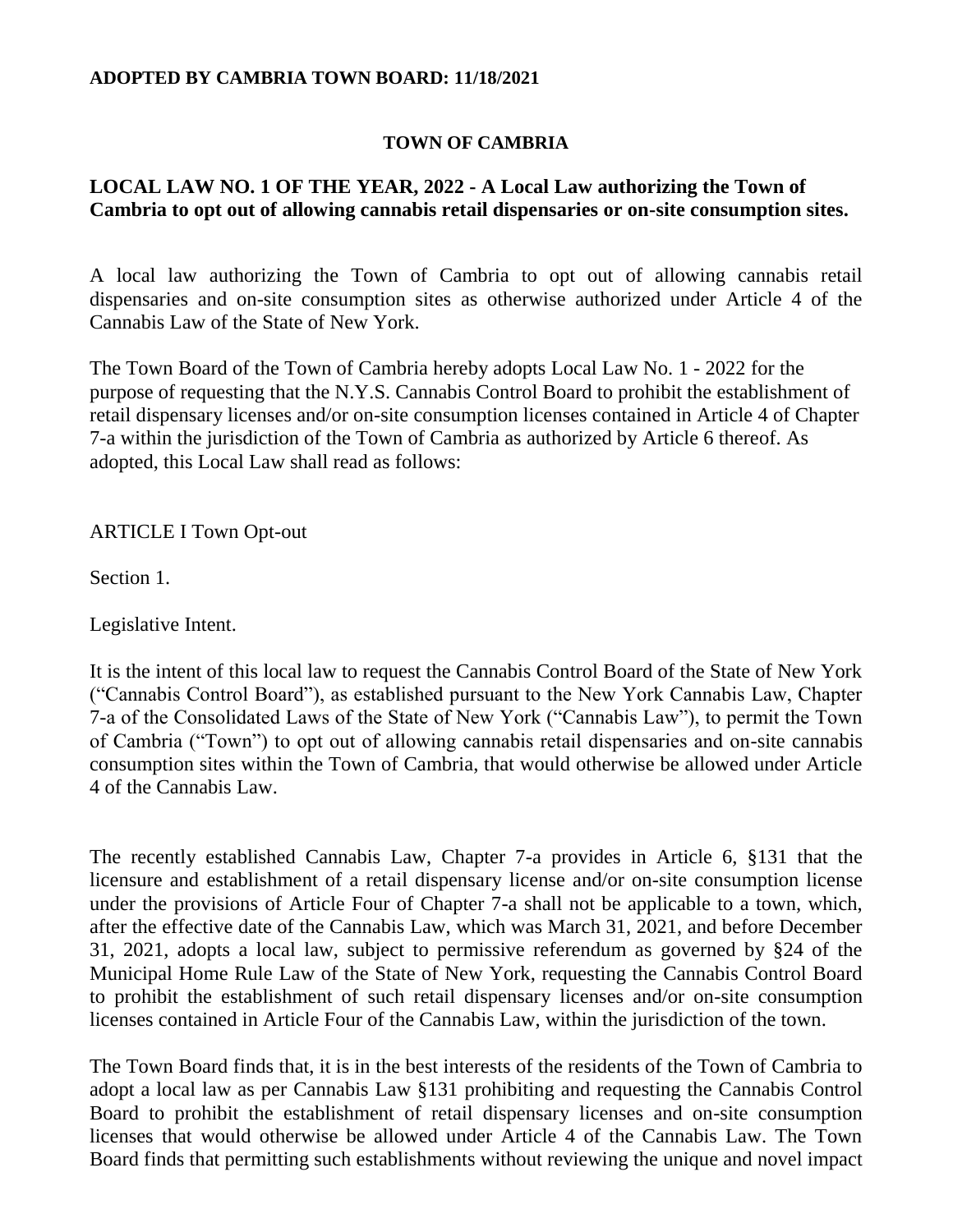that the establishment of such businesses would have on the health, safety and welfare of the residents of the Town of Cambria, given, among other things, the relative close proximity of commercial locations within which such establishments might be located to parks, school, churches and residential zones throughout the Town, coupled with as yet unresolved issues addressing enforcement of the new laws and guidelines related to cannabis use, would not be, at the current time, in the interests of Town residents. The Town adopts this local law in accordance with the timeframe and guidelines as set forth in Chapter 7-a, subsequent to March 31, 2021 and prior to December 31, 2021.

Section 2.

Authority.

This local law is adopted pursuant to Cannabis Law § 131 which expressly authorizes a town board to adopt a local law requesting the Cannabis Control Board to prohibit the establishment of cannabis retail dispensary licenses and/or on-site consumption licenses within the jurisdiction of the town and is subject to a permissive referendum, the procedure of which is governed by Municipal Home Rule Law § 24.

Section 3.

Local Opt-Out

Having duly noticed and held a public hearing at the Town Hall in compiance with applicable law on November 4, 2021 and those persons present having been duly heard, NOW **THEREFORE** 

the Town Board of the Town of Cambria hereby opts out from allowing the establishment of retail cannabis dispensaries and on-site cannabis consumption sites within the Town and requests the Cannabis Control Board prohibit the licensing and establishment of such dispensaries and consumption sites within the Town of Cambria.

Section 4.

Severability

If any clause, sentence, paragraph, subdivision, or part of this Local Law or the application thereof to any person, firm or corporation, or circumstance, shall be adjusted by any court of competent jurisdiction to be invalid or unconstitutional, such order or judgment shall not affect, impair, or invalidate the remainder thereof, but shall be confined in its operation to the clause, sentence, paragraph, subdivision, or part of this Local Law or in its application to the person, individual, firm or corporation or circumstance, directly involved in the controversy in which such judgment or order shall be rendered.